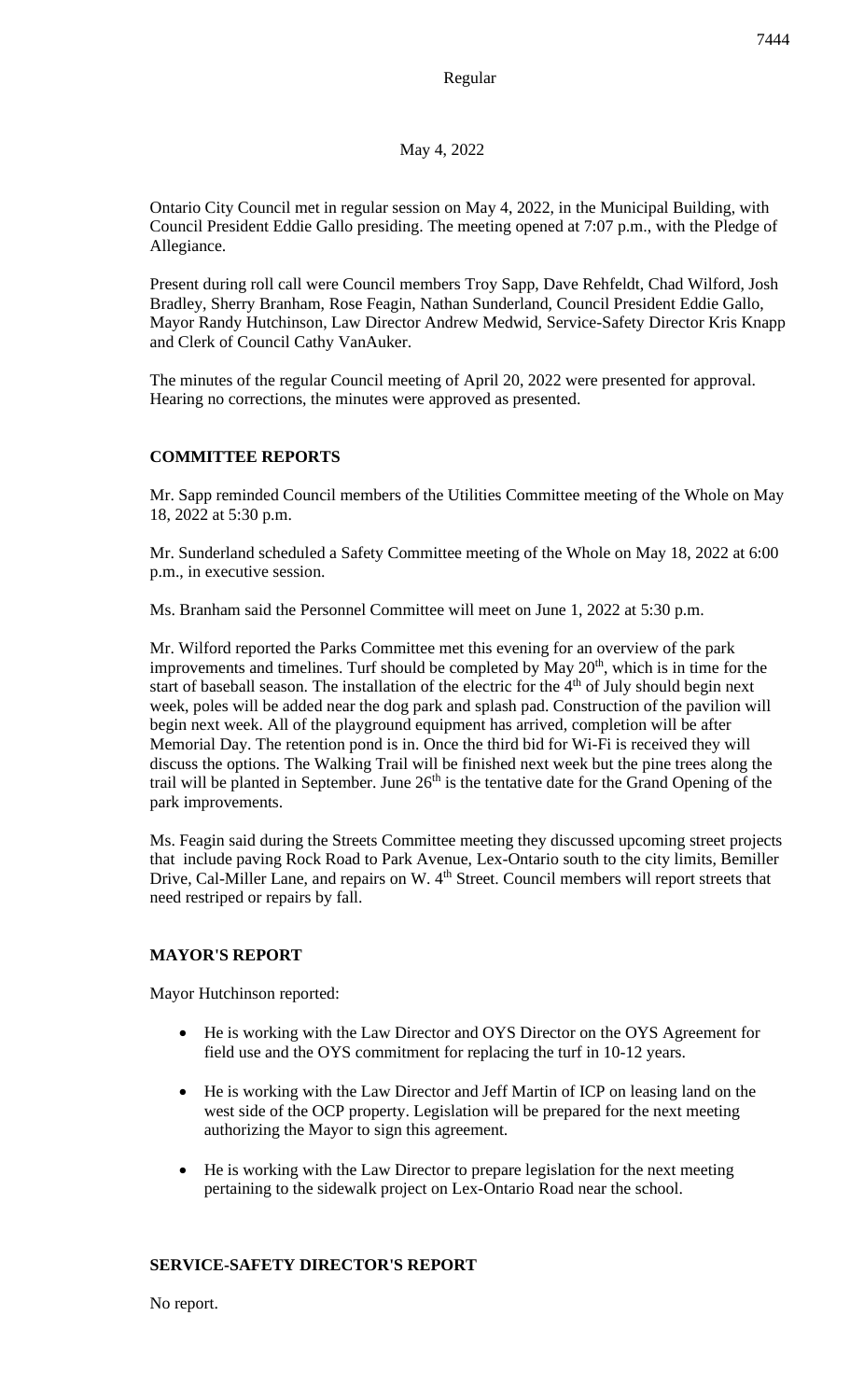May 4, 2022

## **LAW DIRECTOR'S REPORT**

No report.

## **PUBLIC COMMENTARY**

Tyler Edwards, Real Estate Representative for Menard Inc., 5101 Menard Drive, Eau Claire, WI, updated Council that he contacted all of the neighbors to let them know if they were not comfortable discussing this during a public meeting they could contact him directly. Robin Vanerio was the only one to contact him. Mr. Edwards wanted to thank her for remaining cordial throughout the entire process even though she is opposed to the project.

Two topics were discussed during the last meeting, traffic and the impact to the neighbors.

- A Menards storage site, almost twice as large as Ontario, was selected. On the  $30<sup>th</sup>$  and 1<sup>st</sup> of the month, which is the busiest move-in and out time, sixty people went through the gate, on a normal day there were 7 to 10 cars per day. This would be a small impact compared to the 6,000 cars that travel daily on Walker Lake Road.
- A photometric (lighting) plan was developed, showing zero light leaving the selfstorage facility.
- Mr. Edwards spoke to the Menards construction department about fixing the lights above the warehouse and they are looking at a solution. They were unaware there was a problem.
- The landscaping plan was further developed for the 4' berm with a thick row of coniferous trees for year-round screening. Menards would like to work with the neighbors for their suggestions as to the types of trees they may want to substitute.
- The width of the driveway was reduced to 25', creating 17.5' of greenspace on each side. Menards is willing to put a fence or landscaping on either side of the driveway to screen headlights. He did not hear from the neighbors on either side of the drive, but Menards is open to their preferences.
- Menards took the suggestions and tried to make improvements. They feel this is the least intense use of the land compared to what could go there. They are doing their best to screen it and make sure its hidden.

Mr. Edwards responded to Council's questions:

- The security system has an alarm to an off-site vendor, just like the store. The alarm system is silent and calls the store manager. There are no audible speakers or alarms.
- The rolling gate option is not as dependable, if it breaks there is not a back-up option or functional security as to who goes in and out. On the proposed two gate option, if one side breaks there is an alternative way to get in and out.
- Inside the field area will be developed but there will be a 40' buffer along the outside so it's not a total blockage of the natural area. They are also saving the entire detention pond area, which probably brings most of the wildlife to the 7-8 acre area with the green space around the pond.
- The residents next to Menards did not respond to the letter. Landscaping or a fence along the drive are being offered but he would like their opinion as to what they prefer.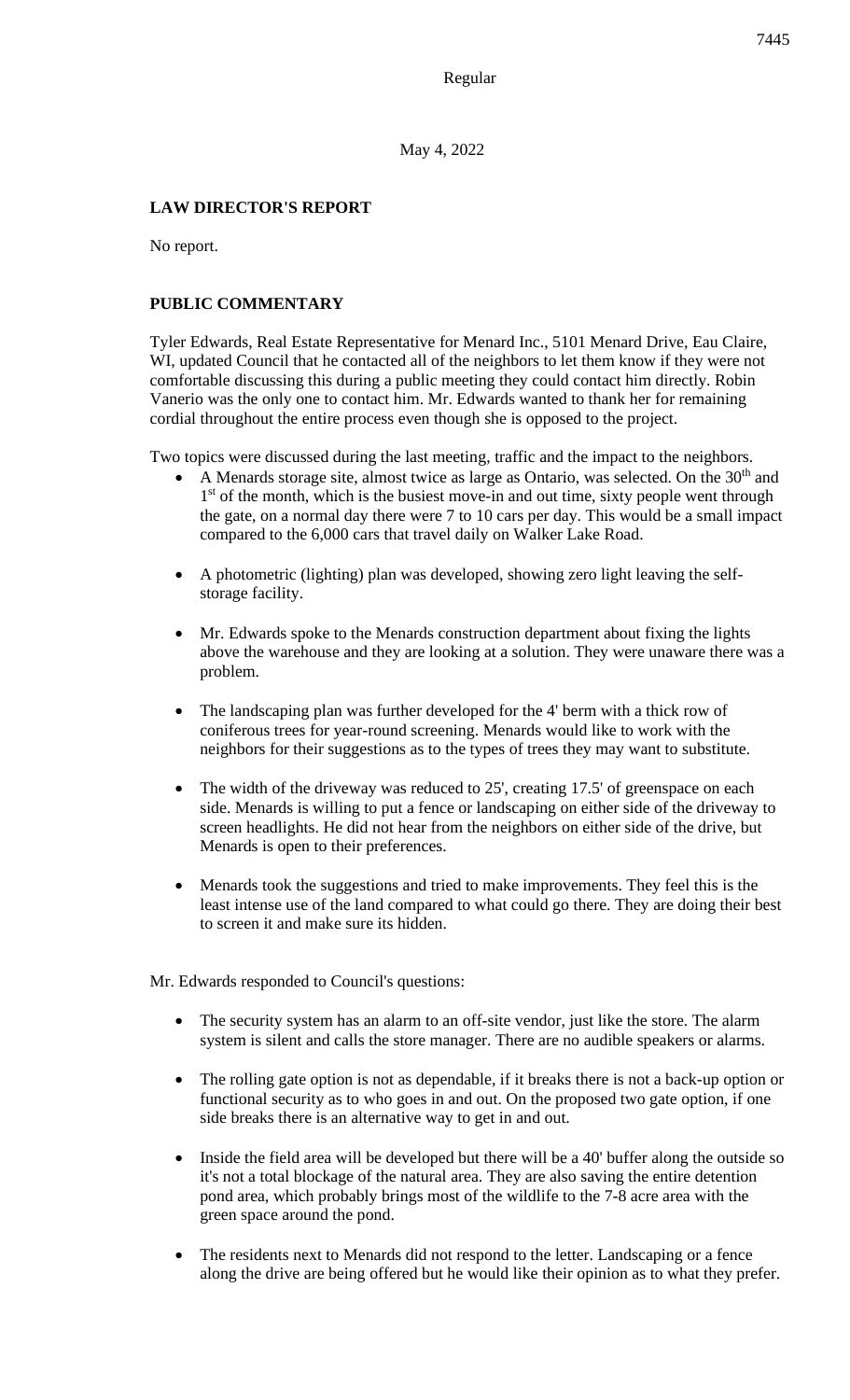Regular

#### May 4, 2022

- Entry from the far side of the store would require steep grading along the right-of-way, significant walls would need built, wetlands are near the pond that would require permits to fill in the area. This option requires 1,600 linear feet of road, while the existing planned drive off Walker Lake Road is 400 feet.
	- o Mr. Rehfeldt said it didn't look possible for Menards to access the parcel from the far side of their building. They would need easements and its too close to Route 30.
- Robin Vanerio, 1883 Walker Lake Road, would like an environmental impact report on this property, and because Ohio has a leading amount of endangered species and plants she would like a fish and wildlife endangered species report before this property is developed. She didn't feel the project would benefit the city, creating a few jobs, crime will increase and there will be more traffic. She appreciates the efforts Menards is making with the landscaping but she would like more than trees. The price per acre to purchase the land behind their house from Menards is too expensive.

Mike Stallings, 1915 Walker Lake Road, came before Council to say he was not in favor of the Menards project and what it will do to his property value.

Marc Vanerio, 1883 Walker Lake Road, said Menards has been trying to sell the land for 15 years and offered to purchase the land for \$3,000 per acre.

Katie Hamilton, 1803 Walker Lake Road, said when they purchased the house four years ago they knew the land could be developed someday. She supports the neighbors, she can't see the pond during the summer, they also have cars turn around in their drive and there is foot traffic from the apartment complex.

Craig Hunt, 3680 Park Avenue West, requested Planning Commission discuss this more at their meeting next week, vote, and give Council a recommendation.

Yuetong Jiong, 1947 Walker Lake Road, said their home sits inside Menards business. This project would create more noise and tenants would have 24-hour access to the storage sheds allowing tenants to see into their backyard creating safety concerns.

### **CONSIDERATION OF ORDINANCES AND RESOLUTIONS**

#### ORDINANCE NO. 22-27

#### AN ORDINANCE REZONING PARCEL # 038-60-152-12-006 ON WALKER LAKE ROAD FROM OS-OFFICE SERVICE DISTRICT TO B - BUSINESS DISTRICT, AND DECLARING AN EMERGENCY.

Mr. Wilford read Ordinance No. 22-27 for the second time, by title only.

### ORDINANCE NO. 22-28

AN ORDINANCE AMENDING CHAPTER 1143, CONDITIONALLY PERMITTED USE STANDARDS 1143.03 DESIGN STANDARDS, SUBPARAGRAPH (G) MINI-WAREHOUSES, AND DECLARING AN EMERGENCY.

Mr. Bradley read Ordinance 22-28 for the first time by title only.